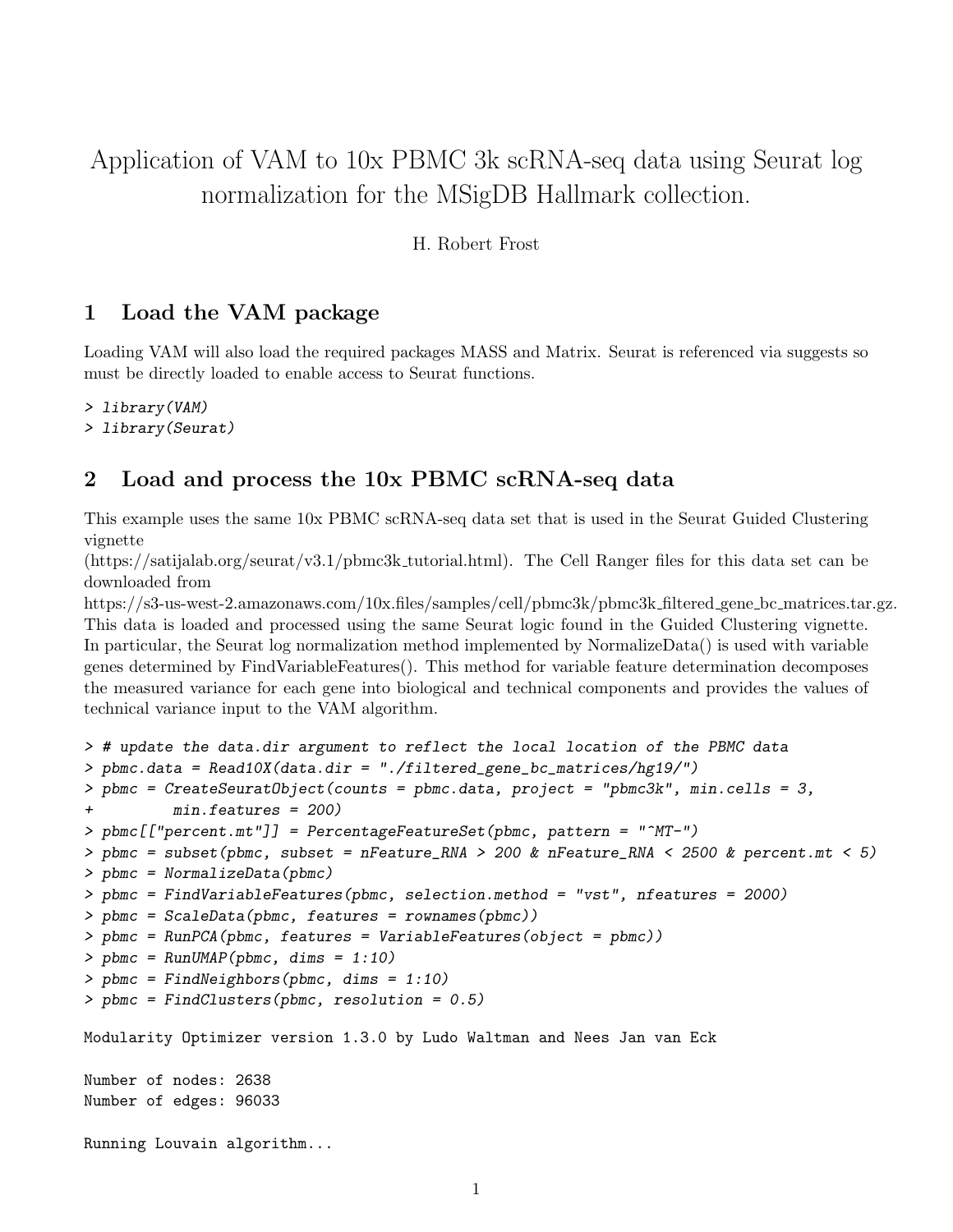```
Maximum modularity in 10 random starts: 0.8720
Number of communities: 9
Elapsed time: 0 seconds
> # Assign the known cell type labels to the clusters (this follows the Seurat vingette)
> cell.types = c("Memory CD4 T", "CD14+ Mono", "Naive CD4 T", "B", "CD8 T", "FCGR3A+ Mono",
                        "NK", "DC", "Platedet")> names(cell.types) = levels(pbmc)
> pbmc = RenameIdents(pbmc, cell.types)
> pbmc
An object of class Seurat
13714 features across 2638 samples within 1 assay
Active assay: RNA (13714 features, 2000 variable features)
 2 dimensional reductions calculated: pca, umap
```
#### 3 Load Ensembl IDs

The Ensembl IDs and gene names must be read in from the genes.tsv file and filtered to match genes left after the quality control steps performed in the prior section.

```
> feature.data = read.delim("./filtered_gene_bc_matrices/hg19/genes.tsv",
+ header = FALSE, stringsAsFactors = FALSE)
> ensembl.ids = feature.data[,1]
> gene.names = feature.data[,2]
> genes.after.QC = rownames(pbmc@assays$RNA@counts)
> indices.to.keep = unlist(sapply(genes.after.QC, function(x) {which(gene.names == x)[1]}))
> ensembl.ids = ensembl.ids[indices.to.keep]
> gene.names = gene.names[indices.to.keep]
```
#### 4 Load the MSigDB Hallmark collection

The following logic loads the MSigDB Hallmark collection using the msigdbr R package. Because the MSigDB gene sets are defined in terms of Entrez gene IDs, these must be mapped to Ensembl IDs using the org.HS.eg.db R package (from Bioconductor). The data frame returned by msigdbr is then converted into a list of gene ID vectors (each list element corresponds to a gene set and is a vector of Ensembl IDs). This list is transformed into the structure required by vamForSeurat() using the createGeneSetCollection() helper function. This helper function filters out genes not also contained in the PBMC scRNA-seq data and generates a list whose elements are vectors of gene indices in the scRNA-seq data.

```
> library(msigdbr)
> library(org.Hs.eg.db)
> # Load the MSigDB Hallmark collection using the msigdbr package
> H.collection = msigdbr(category="H")
> # Get the entrez gene IDs that are mapped to an Ensembl ID
> entrez2ensembl = mappedkeys(org.Hs.egENSEMBL)
> # Convert to a list
> entrez2ensembl = as.list(org.Hs.egENSEMBL[entrez2ensembl])
> # Convert Entrez IDs to Ensembl IDs using the org.Hs.eg.db package
> # Doing this a rather simplistic (and inefficient) way for clarity
```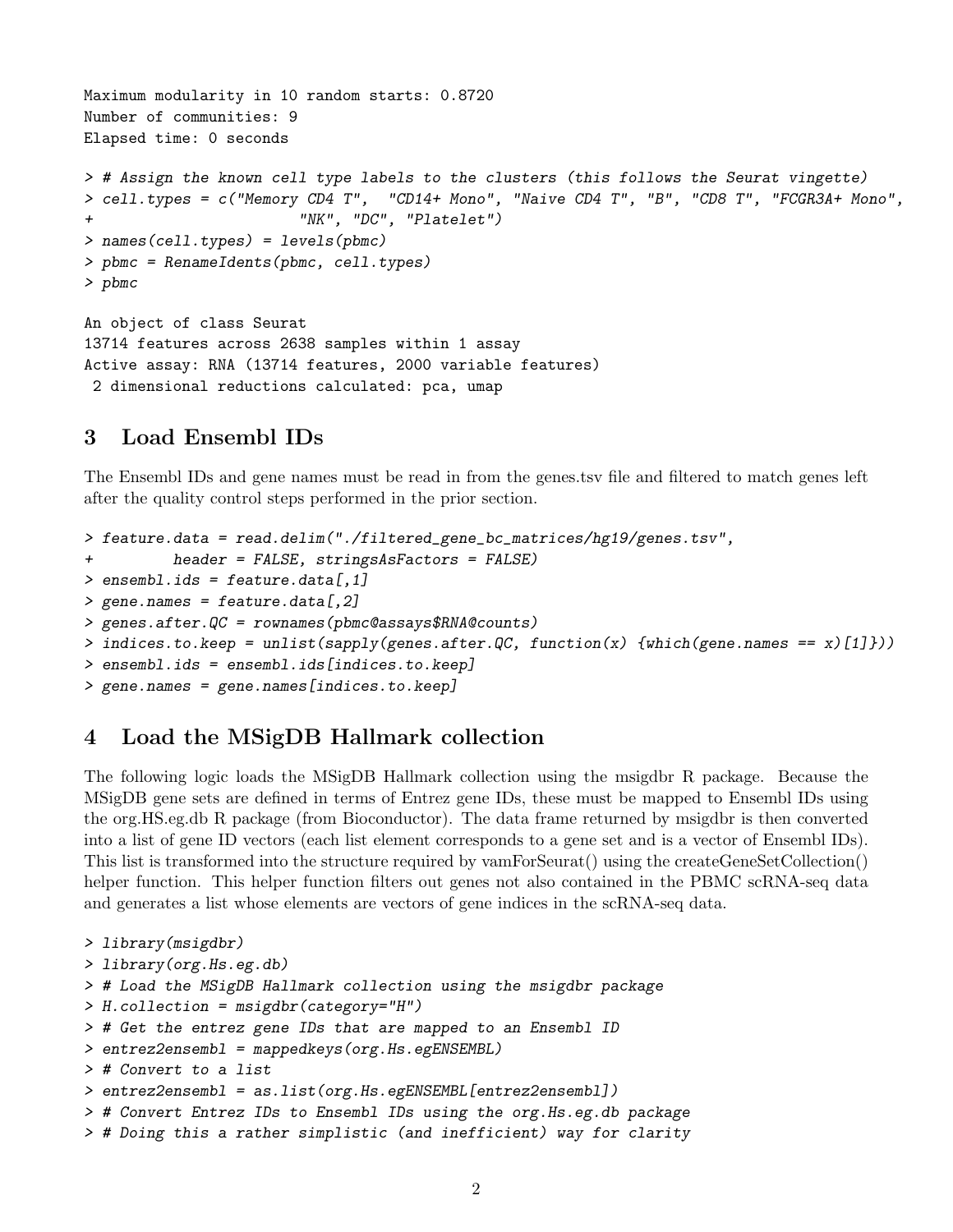```
> msigdb.entrez.ids = H.collection$entrez_gene
> num.ids = length(msigdb.entrez.ids)
> msigdb.ensembl.ids = rep(NA, num.ids)
> for (i in 1:num.ids) {
         entrez.id = msigdb.entrez.ids[i]+ id.index = which(names(entrez2ensembl) == entrez.id)
         if (length(id.index > 0)) {
           # only use the first mapped ensembl id
+ msigdb.ensembl.ids[i] = entrez2ensembl[[id.index]][1]
+ }
+ }
> # Save the ensembl IDs in the data frame
> H.collection$ensembl_gene = msigdb.ensembl.ids
> # Create a gene.set.collection list of Ensembl IDs
> gene.set.names = unique(H.collection$gs_name)
> num.sets = length(gene.set.names)
> gene.set.collection = list()
> for (i in 1:num.sets) {
         gene.set.name = gene.set.name[i]+ gene.set.rows = which(H.collection$gs_name == gene.set.name)
         + gene.set.ensembl.ids = H.collection$ensembl_gene[gene.set.rows]
+ gene.set.collection[[i]] = gene.set.ensembl.ids
+ }
> names(gene.set.collection) = gene.set.names
> # Create the collection list required by vamForSeurat()
> gene.set.collection = createGeneSetCollection(gene.ids=ensembl.ids,
         gene.set.collection=gene.set.collection)
> length(gene.set.collection)
```
[1] 50

## 5 Execute VAM method

Since the scRNA-seq data has been processed using Seurat, we execute VAM using the vamForSeurat() function. We have set return.dist=T so that the squared adjusted Mahalanobis distances will be returned in a "VAMdist" Assay.

```
> pbmc = vamForSeurat(seurat.data=pbmc,
+ gene.set.collection=gene.set.collection,
```

```
+ center=F, gamma=T, sample.cov=F, return.dist=T)
```
Look at the first few entries in the "VAMdist" and "VAMcdf" Assays.

```
> pbmc@assays$VAMdist[1:5,1:5]
```

| 5 x 5 sparse Matrix of class "dgCMatrix" |            |                                                    |            |
|------------------------------------------|------------|----------------------------------------------------|------------|
|                                          |            | AAACATACAACCAC-1 AAACATTGAGCTAC-1 AAACATTGATCAGC-1 |            |
| HALLMARK-ADIPOGENESIS                    | 98.166655  | 440.153976                                         | 449.653452 |
| HALLMARK-ALLOGRAFT-REJECTION             | 461.961078 | 573.666648                                         | 479.882138 |
| HALLMARK-ANDROGEN-RESPONSE               | 270.083708 | 181.536163                                         | 237.574914 |
| HALLMARK-ANGIOGENESIS                    | 5.985118   | 8.191464                                           | 7.099042   |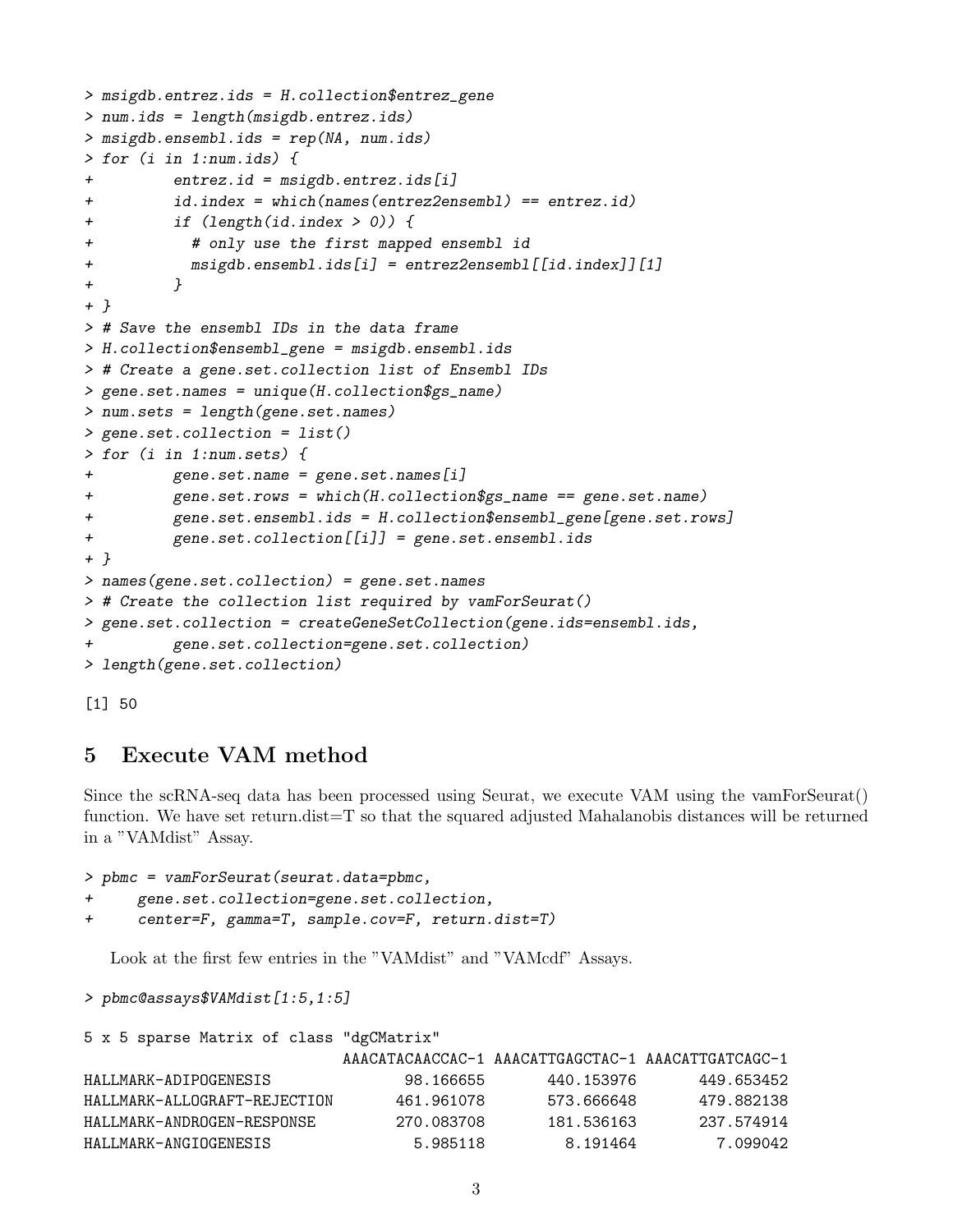| HALLMARK-APICAL-JUNCTION                 | 187.012689                        | 201.455359                                         | 256.959324 |
|------------------------------------------|-----------------------------------|----------------------------------------------------|------------|
|                                          | AAACCGTGCTTCCG-1 AAACCGTGTATGCG-1 |                                                    |            |
| HALLMARK-ADIPOGENESIS                    | 254.45880                         | 85.93626                                           |            |
| HALLMARK-ALLOGRAFT-REJECTION             | 525.37851                         | 852.28732                                          |            |
| HALLMARK-ANDROGEN-RESPONSE               | 173.69509                         | 368.83380                                          |            |
| HALLMARK-ANGIOGENESIS                    |                                   | 28.40593 52.57082                                  |            |
| HALLMARK-APICAL-JUNCTION                 | 191.29709                         | 212.65132                                          |            |
| > pbmc@assays\$VAMcdf [1:5,1:5]          |                                   |                                                    |            |
| 5 x 5 sparse Matrix of class "dgCMatrix" |                                   |                                                    |            |
|                                          |                                   | AAACATACAACCAC-1 AAACATTGAGCTAC-1 AAACATTGATCAGC-1 |            |
| HALLMARK-ADIPOGENESIS                    | 0.1046634                         | 0.8487740                                          | 0.8582855  |
| HALLMARK-ALLOGRAFT-REJECTION             | 0.3677062                         | 0.5720654                                          | 0.4015772  |
| HALLMARK-ANDROGEN-RESPONSE               | 0.5721414                         | 0.2977352                                          | 0.4767420  |
| HALLMARK-ANGIOGENESIS                    | 0.2478960                         | 0.2979079                                          | 0.2740947  |
| HALLMARK-APICAL-JUNCTION                 | 0.4496806                         | 0.4984440                                          | 0.6622745  |
|                                          | AAACCGTGCTTCCG-1 AAACCGTGTATGCG-1 |                                                    |            |
| HALLMARK-ADIPOGENESIS                    | 0.5264715                         | 0.0788544                                          |            |
| HALLMARK-ALLOGRAFT-REJECTION             | 0.4865253                         | 0.8916543                                          |            |
| HALLMARK-ANDROGEN-RESPONSE               | 0.2726758                         | 0.7911543                                          |            |
| HALLMARK-ANGIOGENESIS                    | 0.5784735                         | 0.7485725                                          |            |
| HALLMARK-APICAL-JUNCTION                 | 0.4643582                         | 0.5347018                                          |            |

## 6 Compute DE pathways

Use the Seurat FindAllMarkers() function to identify Hallmark pathways whose VAM scores are enriched within each cell type cluster according to a Wilcoxon test.

```
> library(dplyr)
> pbmc.markers = FindAllMarkers(pbmc, assay="VAMcdf", only.pos = TRUE, logfc.threshold = 0.01)
> pbmc.markers %>% group_by(cluster) %>% top_n(n = 3, wt = avg_logFC)
# A tibble: 26 x 7
# Groups: cluster [9]
      p_val avg_logFC pct.1 pct.2 p_val_adj cluster gene
      <dbl> <dbl> <dbl> <dbl> <dbl> <dbl> <fct> <chr>
1 1.46e- 14 0.0778 1 1 7.29e- 13 Memory CD~ HALLMARK-MYC-TARGETS-V1
2 2.41e- 3 0.0318 0.989 0.968 1.21e- 1 Memory CD~ HALLMARK-MYC-TARGETS-V2
3 1.65e- 31 0.140 1 1 8.23e- 30 CD14+ Mono HALLMARK-MYC-TARGETS-V1
4 4.23e- 7 0.0660 1 1 2.11e- 5 CD14+ Mono HALLMARK-UNFOLDED-PROTE~
5 2.15e- 5 0.0491 1 0.998 1.07e- 3 CD14+ Mono HALLMARK-E2F-TARGETS
6 1.49e-184 0.452 1 1 7.44e-183 Naive CD4~ HALLMARK-REACTIVE-OXYGE~
7 4.95e-127   0.363  1   1   2.48e-125 Naive CD4~ HALLMARK-COMPLEMENT
8 1.75e-116  0.353  1  1  8.75e-115  Naive CD4~ HALLMARK-INFLAMMATORY-R
9 7.15e- 45  0.159  1  1  3.58e- 43 B  HALLMARK-ALLOGRAFT-REJE<sup>~</sup>
10 1.45e- 18 0.151 0.948 0.878 7.25e- 17 B HALLMARK-KRAS-SIGNALING~
# ... with 16 more rows
```